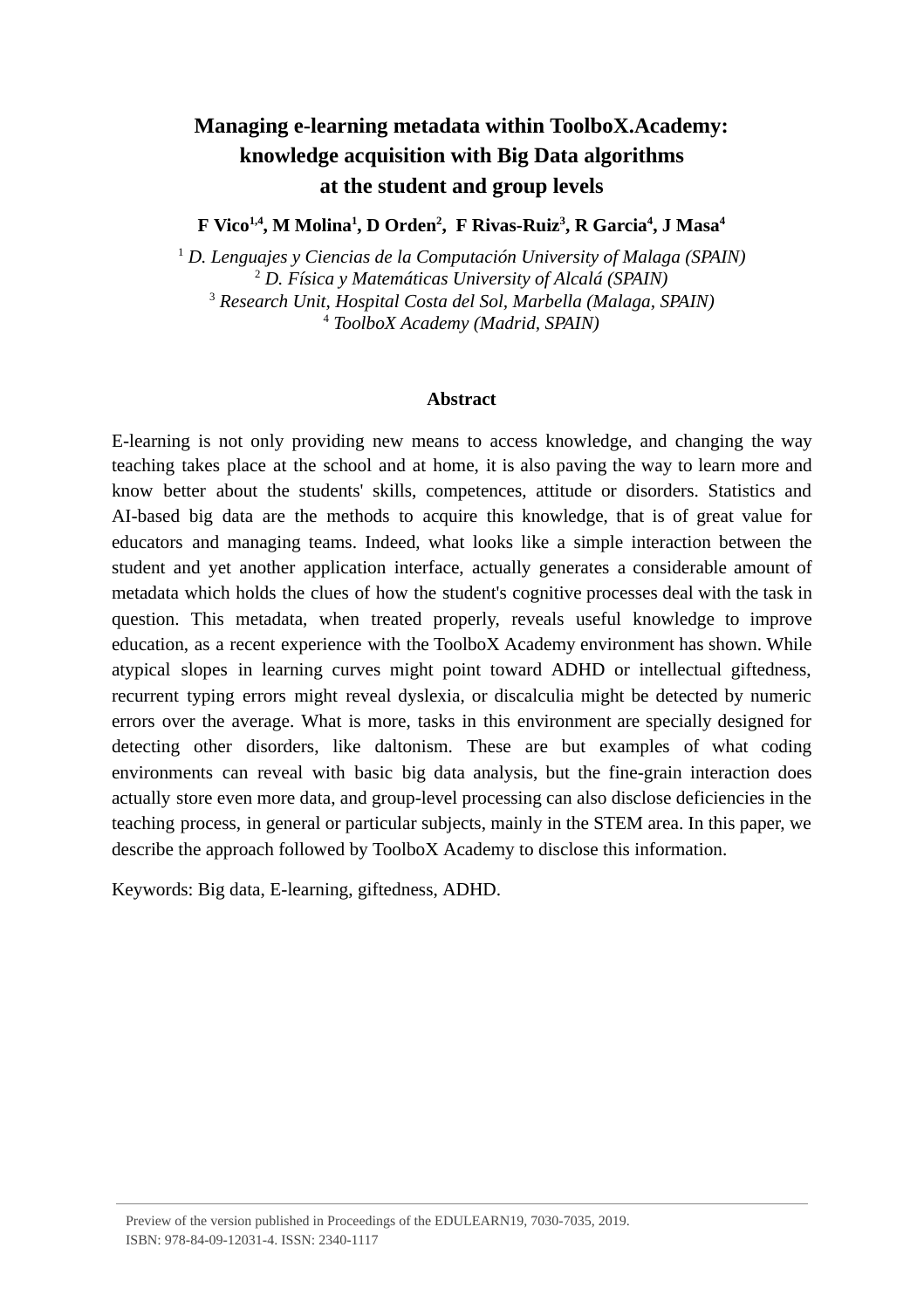## **1 INTRODUCTION**

The use of Internet in education has created a new context known as e-learning or web-based education in which large amounts of information about teaching–learning interaction are endlessly generated and ubiquitously available [1]. E-Learning enables people to access the online learning resources and provides a flexible learning environment. Within the flexible learning environment, people could learn without the restriction of time and space [2]. E-learning is the alternative of traditional education and it can also be complementary to it. With most Information Technology systems, the student's interactions with their online learning activities are captured and stored. These digital traces (log data) can then be 'mined' and analysed to identify patterns of learning behaviour that can provide insights into education practice. This process has been described as learning analytics [3].

Learning analytics are being used within the field of teaching and learning for many purposes: identifying students at risk in their academic programming [4], early detection of ADHD [5] or providing personalized and adapted support to university students with dyslexia [6]. Also, learning curves have been used for some time to perform summative evaluations of educational systems, including comparing multiple versions of a system to evaluate whether new features are beneficial or detrimental to learning performance [7]. In this paper, we show how the metadata collected with ToolboX.Academy can detect possible students with problems in learning and advantaged students.

## **2 METHODOLOGY AND RESULTS**

A controlled experiment was done to validate the use of ToolboX Academy[1] as a platform to teach coding in primary and secondary education. The design, sample and results of this trial have been described and discussed extensively in [1]. As an educational activity, participation in this experiment did not require an informed consent from parents or tutors, since it was not intended to scrutinize the special skills, disorders or any other aspect of the students, apart from the platform's capacity to teach coding. Even that, a thorough scanning of usage data was done as to identify potential technical problems in using ToolboX Academy massively in the future. Actually, the platform records every single event in the interaction between the user and the interface, providing rich information on the particular manner in which the tasks are solved.

The first descriptor of students' performance is, of course, the learning curve. This is given as the curve described by the set of points in time where a task has been successfully completed (i.e. the student has developed and run a program that solves the task). Fig. 2 to 5 show learning curves for different groups of students, each one coloured and labelled for a better identification. The slope of this curve indicates the speed to which the student is learning new concepts, but concrete inflexions in the curve itself provides useful information about the problems that the students have found in solving the tasks (e.g. an atypically high average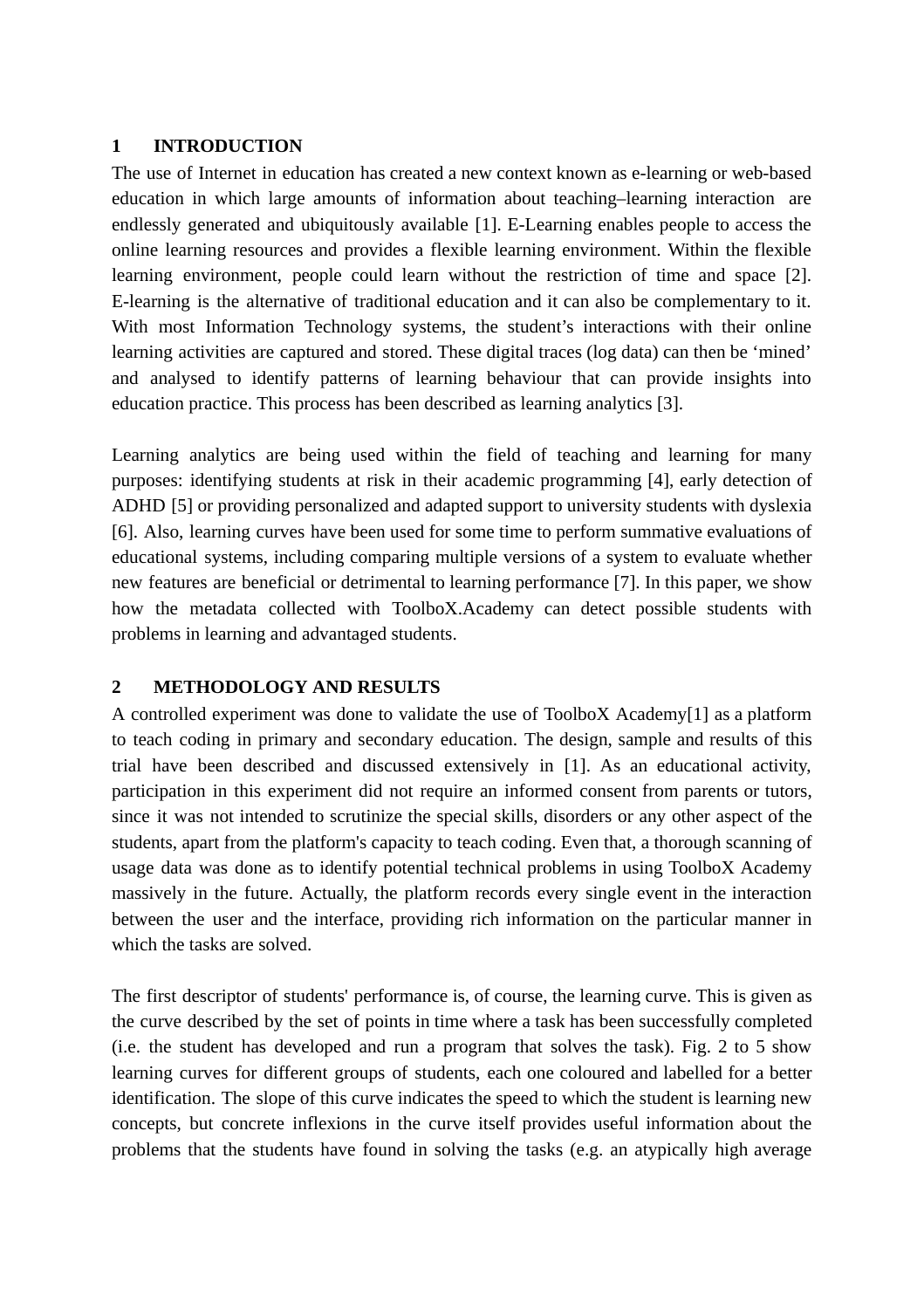duration to solve a given task, might indicate that it was not described properly, or that the complexity of the task increased abruptly).

When analysed by grouping the data for the different grades, it can be seen that some students were significantly ahead or delayed with respect to the rest of the subjects. Fig. 1 shows the box-and-whisker plot of the data separated by grades in the K-12 system ( $p1$  to  $p6$ corresponding to primary education, and s1 to *b*2 to secondary education), where the outliers  $(Q_3 + 1.5 \cdot IQR)$  and extreme values  $(Q_3 + 3 \cdot IQR)$ , with  $IQR = Q_3 - Q_1$  being the interquartile range) have also been represented. These extreme values, both in the upper side, describe learning curves with slopes much higher than those in the main group (Figs. 2 and 3) and are definitely candidates for diagnose of some kind of intellectual ability, most probably gifted students. Outliers in the upper side might also be good candidates, but here it could also be that there has been a previous experience gained with coding tools. On the other hand, in the lower side (Figs 4 and 5), outliers and extreme values (the latter not detected in this experiment) could be good candidates for some kind of mental disorder, like ADHD, as they show learning curves with extremely low slopes.



*Figure 1. Box-and-whisker plot of the number of tasks solved by the students in each grade, where outliers (plus sign) and extreme values (circles) are also represented. The data was filtered as to consider sessions after 15 minutes of progress.*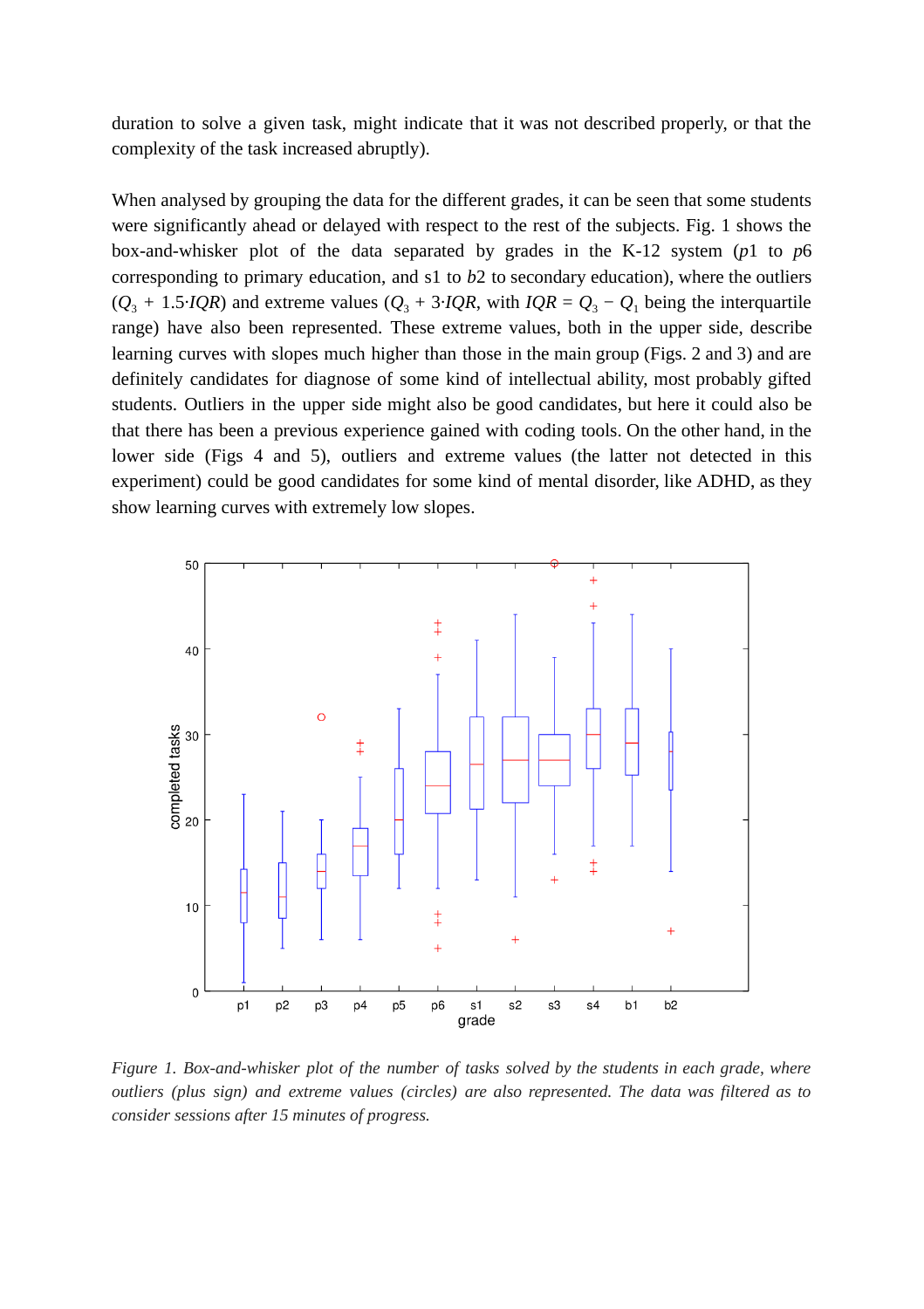

*Figure 2. Learning curve labelled C06 (brown, on top of the other curves) corresponds to the extreme* value detected in the p3 grade. The capacity of this student to solve the task is considerably higher *than the rest.*

In Fig. 3 it is shown the learning curve of the extreme value for the *s*3 grade, which evolves atypically for the first 15 minutes, but then the slope changes dramatically for some reason, which does not seem to be related to an increase in difficulty, since other students (D04 and B33) pass the 50-task limit, completing a higher number of tasks.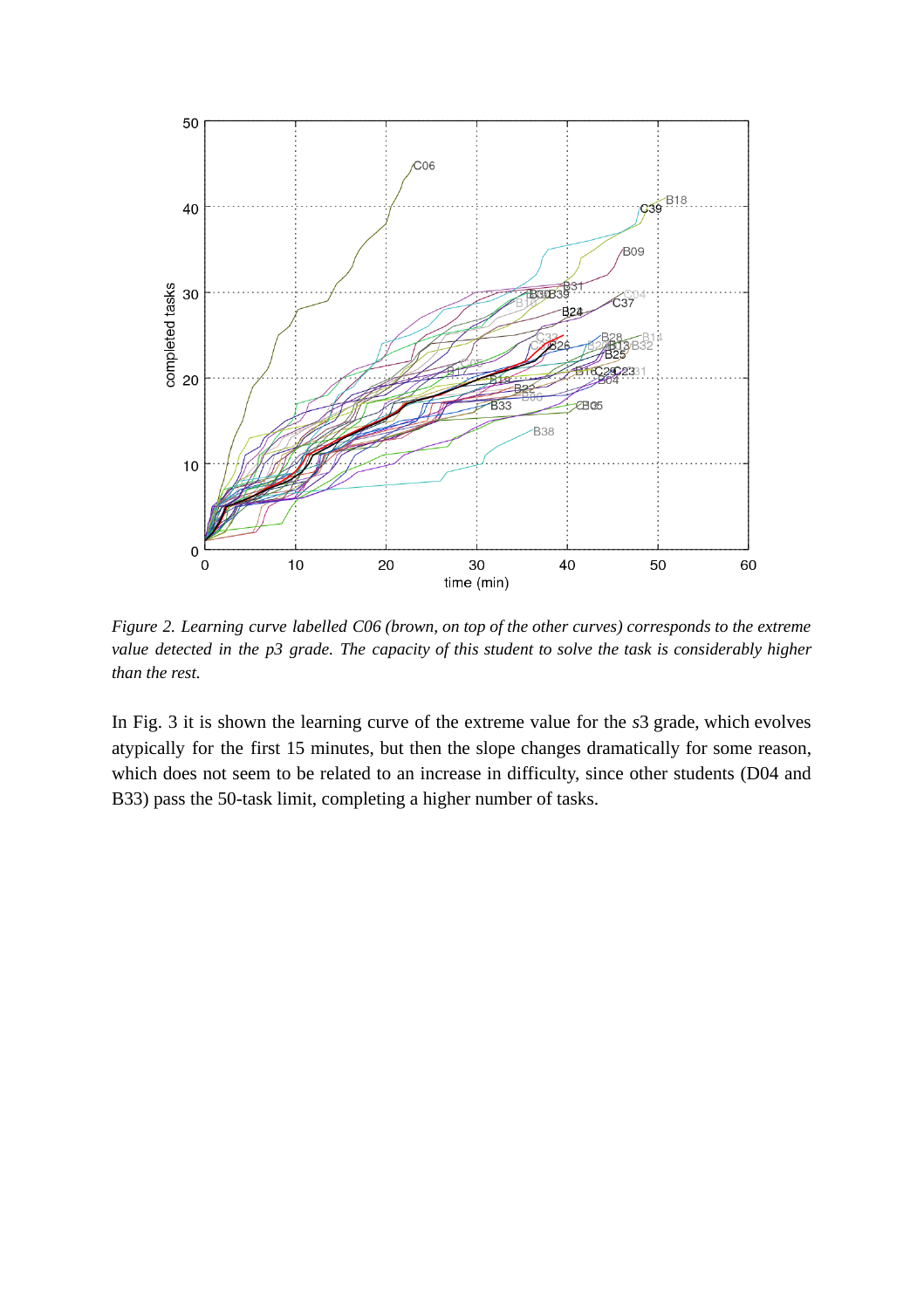

*Figure 3. Learning curve labelled B05 (magenta, on top of the other curves) corresponds to the extreme value detected in the s3 grade. While this student shows clearly a higher capacity that the rest, at some point (after 50 tasks) performance degrades (possibly due to a lack of interest in progressing from that point) and finally the session ends with a duration below the mean.*

Finally, Figs. 4 and 5 show outliers in the lower side of the boxes, which could be students with special needs (Down syndrome in Fig. 4) or attentional disorders.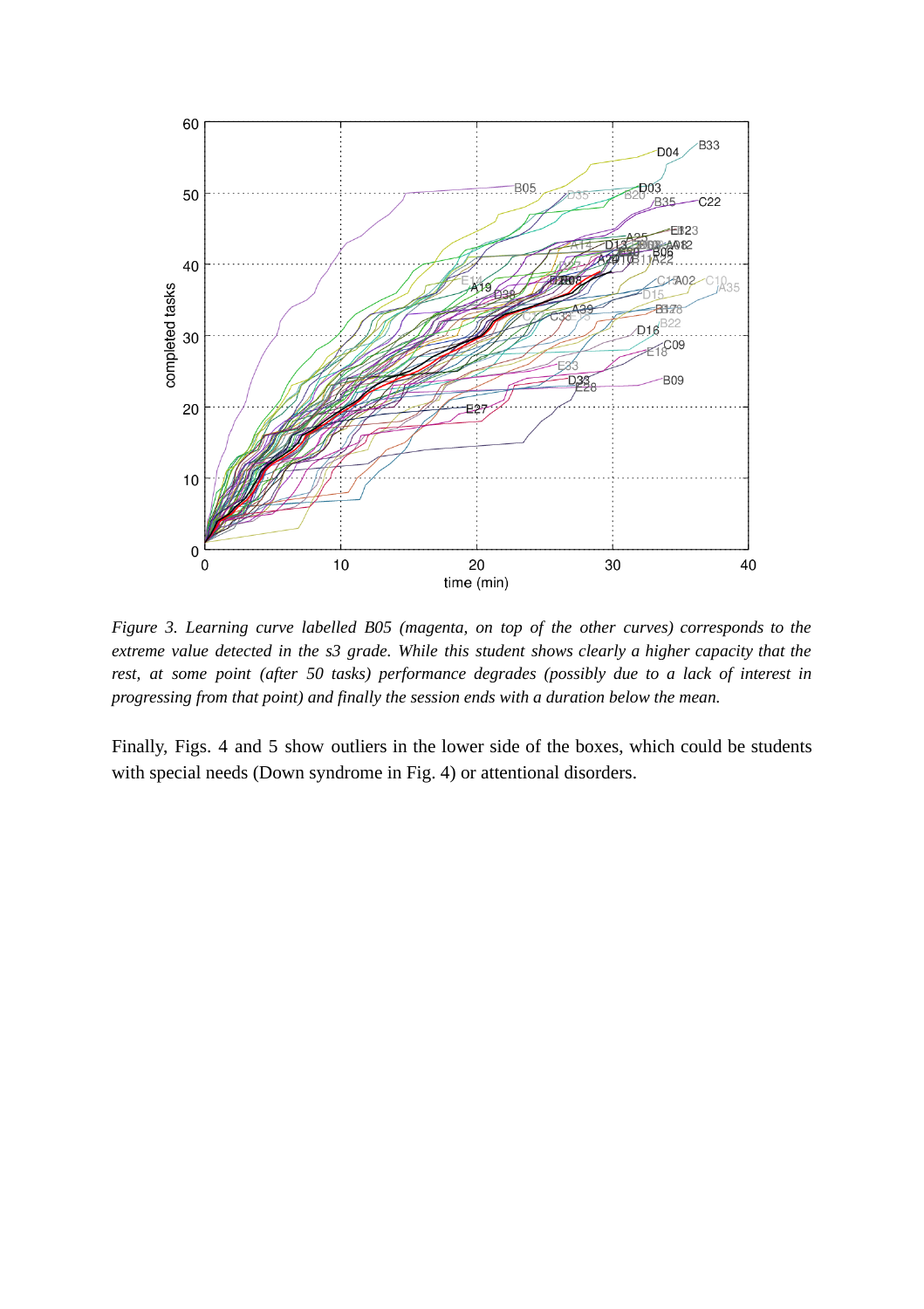

*Figure 4. Learning curve labelled A06 (yellow, below the other curves) corresponds to the outlier value detected in the p6 grade (the lowest one), which is a child with Down syndrome.*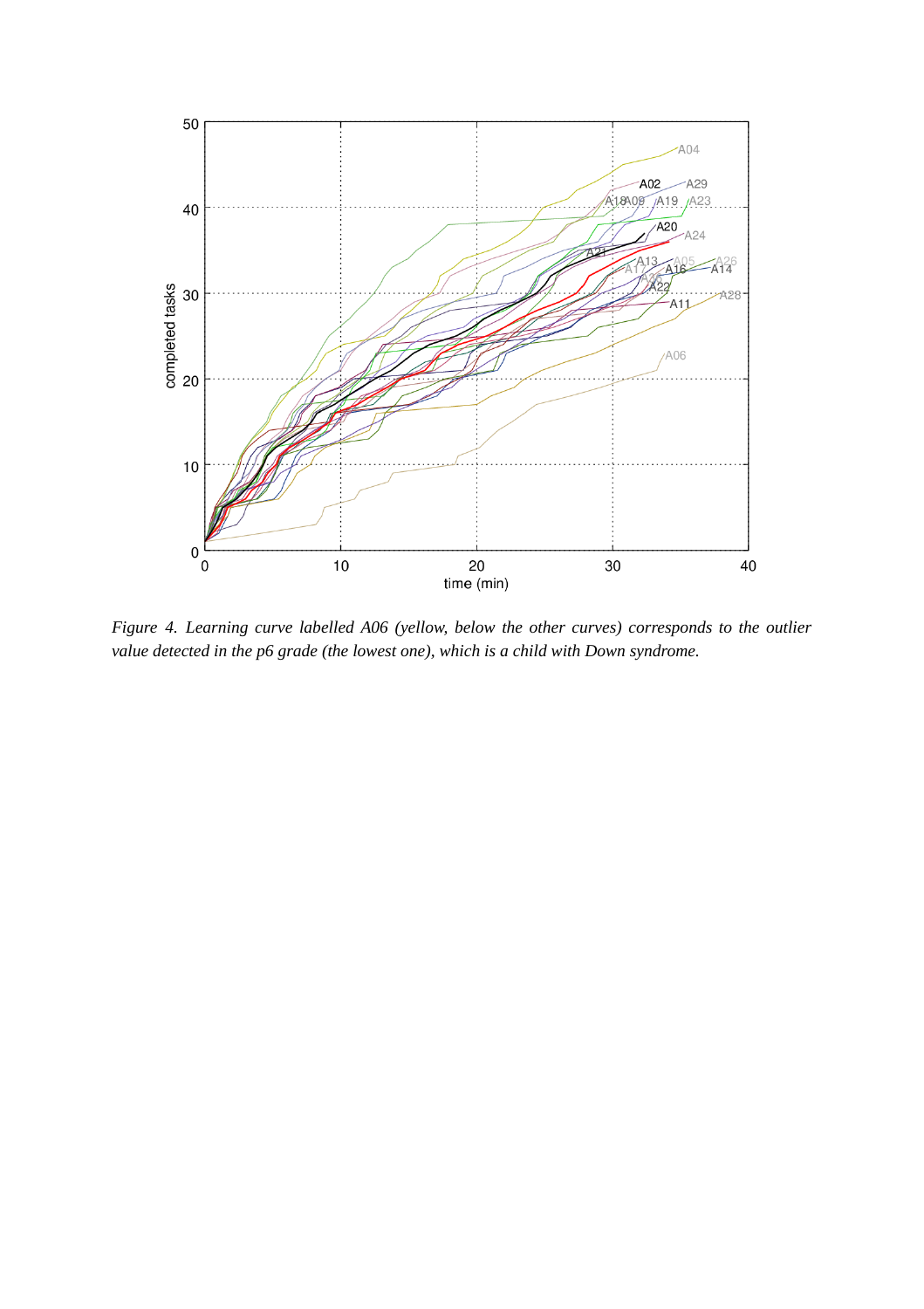

*Figure 5. Learning curves labelled C25 (upper graph) and A28 (lower graph, both below the other curves) corresponding to the outlier values detected in the p6 grade (upper ones).*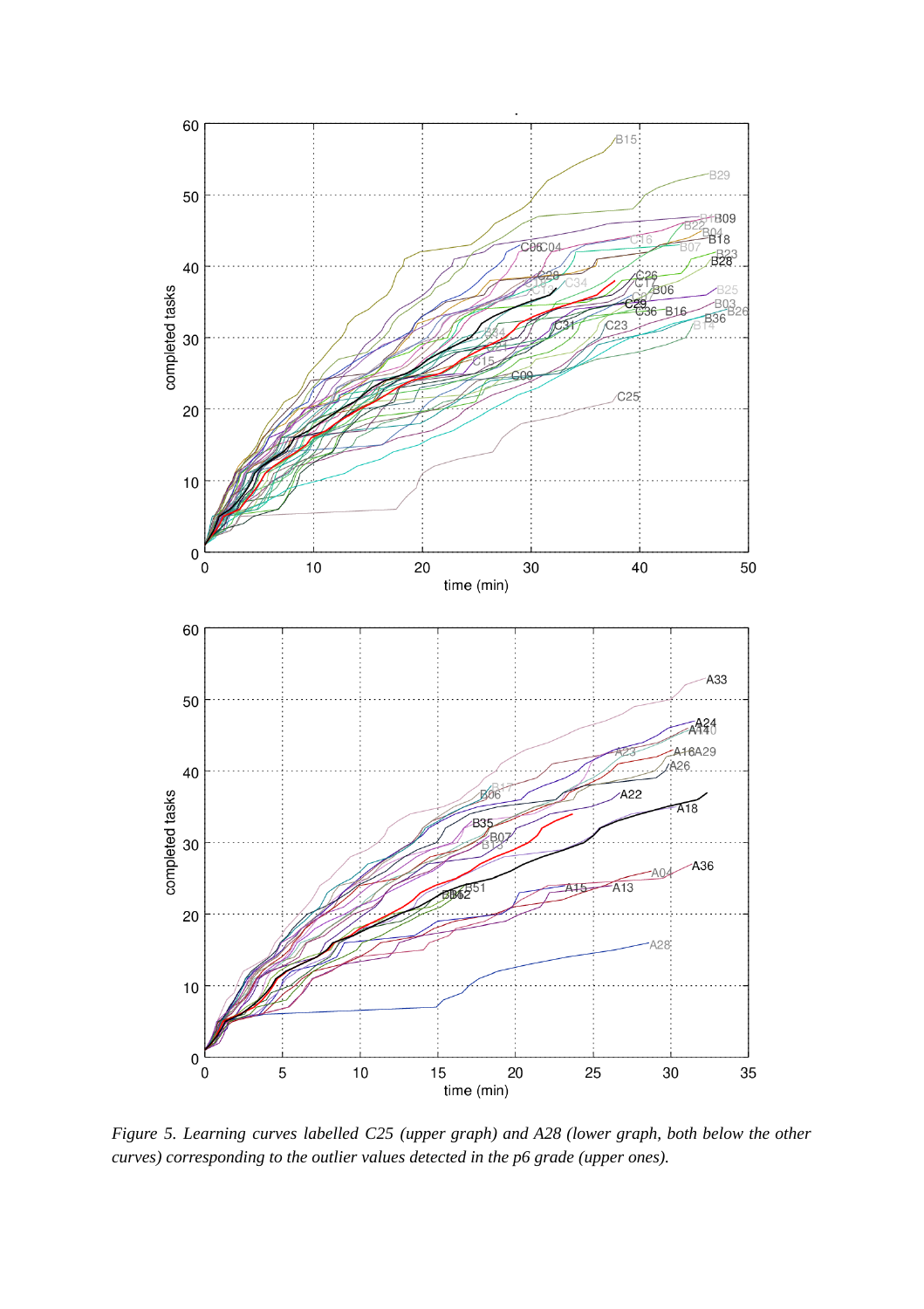But learning curves are not the only means to detect special cases. The metadata generated by a platform like ToolboX.Academy show, for example, problems in writing certain words, like repeated compilation errors when the user tries to write a concrete command. For example, a student of the *s*3 grade run scripts with the word 'letf' (for 'left') 8 times, and also tried 'rigth' (for 'right'), far from the mean level of orthographic mistakes made by students in the same group, what could point towards a case of dyslexia. Similarly, errors in counting the number of iterations with loops, or other computing tasks could reveal cases of dyscalculia. Even visual disorders like color blindness can be detected in tasks that use certain combinations (e.g. an object of a color with a given background color) that cannot be distinguished by children with some type of Daltonism. Repeatedly incurring in errors where these objects have not been detected might suggest a diagnose.

## **3 CONCLUSIONS**

Children are using e-learning platforms in more and more educational setups. And educators, who can detect special skills and disorders, because they continuously interact with children at the school and know their progress and behavior, can benefit from big data analysis of the metadata generated by such tools. Here it has been shown how statistical analysis of learning curves and usage data collection can turn into a way of screening potential cases.

The use of educational tools like ToolboX.Academy can help in detecting these disorders much earlier, providing treatment or special means at the right time. In the case of giftedness, formal assessment can start at the age of 5 or 6, what is a recommended age to start coding experiences, and early testing can nurture exceptional talents from the very beginning of schooling time. Similarly, students with ADHD or dyslexia do benefit from an early screening at basically no extra cost.

Big data algorithms can operate on massive amounts of usage data, not just learning rates or typos, but going into the fine-grain relations between behavior and symptoms, like slightly deviated response times, or subtle habits in writing or reading processes. This metadata, compared against already diagnosed children will provide reliable screening (and, in some cases, may be also diagnostic) methods.

#### **ACKNOWLEDGEMENTS**

This work has been done in cooperation with the Educational Innovation Service of the Regional Ministry of Education and Sports of Junta de Andalucía. The authors are indebted to the Department of Computer Science and Artificial Intelligence for providing the server to store usage data.